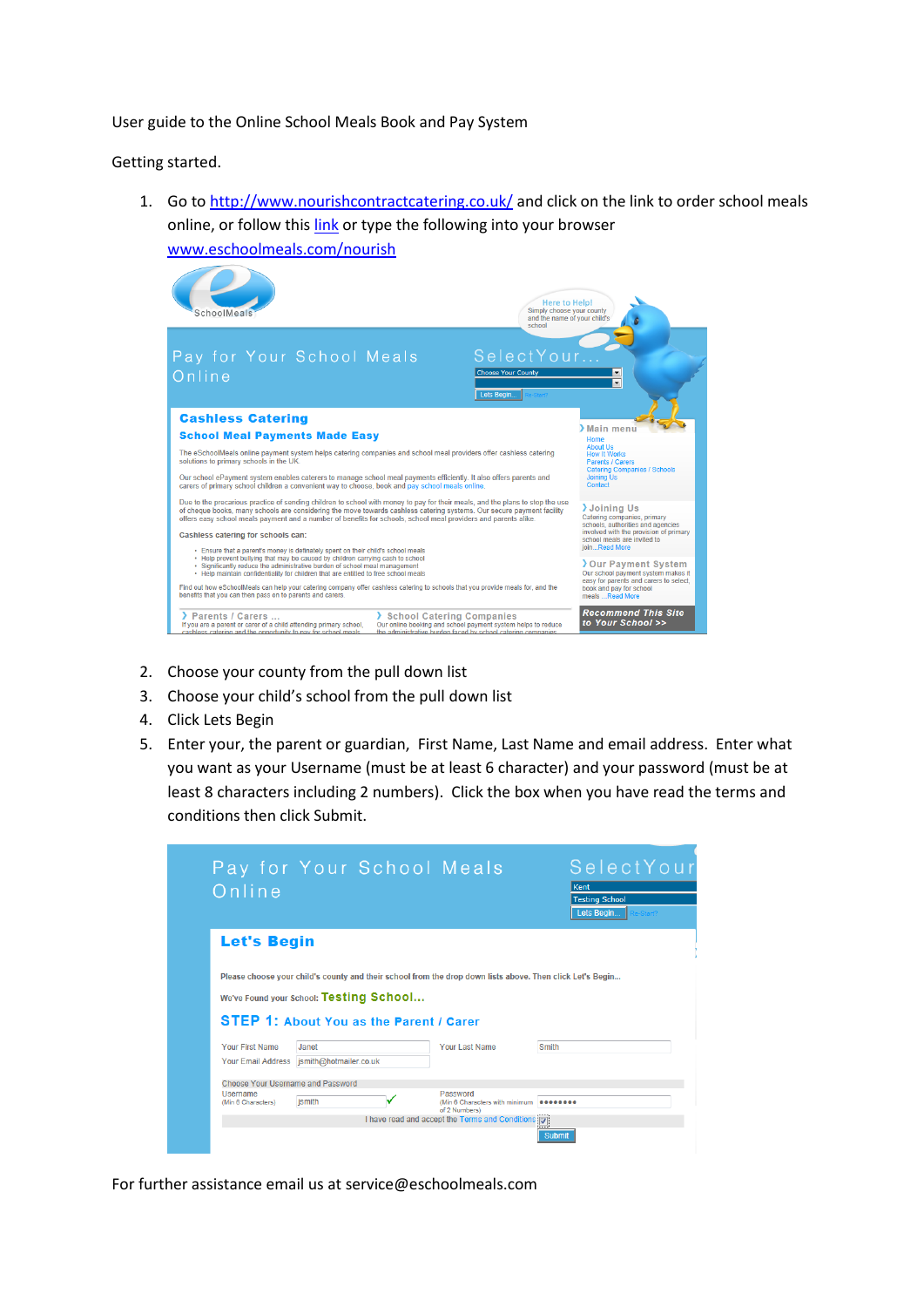6. Enter the pupil's First Name, Last Name and Post Code then choose their Class name from the pull down list



- 7. If you wish to register another child then select Yes from the Add Another Child pull down list and enter their details.
- 8. Click Submit
- 9. Now enter your Username and Password as created above and Click Log In
- 10. Choose and click on the pupil's name from the pull down list

| Welcome<br>Pay for Your School Meals<br>Online<br>Book your School Mea<br><b>Online Now</b>                                                                                                                                                                                                                                                                                                   |
|-----------------------------------------------------------------------------------------------------------------------------------------------------------------------------------------------------------------------------------------------------------------------------------------------------------------------------------------------------------------------------------------------|
| <b>Members Area</b>                                                                                                                                                                                                                                                                                                                                                                           |
| Welcome to your Members area - Here you can book meals online for your children quickly and easily. Simply select each child from<br>the list to begin, you can then select and de-select the dates you wish to book from the simple calendar below. Once you are happy<br>with the dates you have chosen click to "Submit Dates" and these will be added to your shopping cart on the right. |
| Bookings must be completed by 12 midnight on Sunday evening for the forthcoming week. If you have missed this cut off then<br>you can still make bookings for subsequent weeks and pay for the forthcoming week at school.                                                                                                                                                                    |
| <b>Book Meals Now for</b><br>$\overline{\phantom{a}}$<br><b>Book Meals Now for</b><br><b>Alan Smith</b>                                                                                                                                                                                                                                                                                       |
|                                                                                                                                                                                                                                                                                                                                                                                               |
|                                                                                                                                                                                                                                                                                                                                                                                               |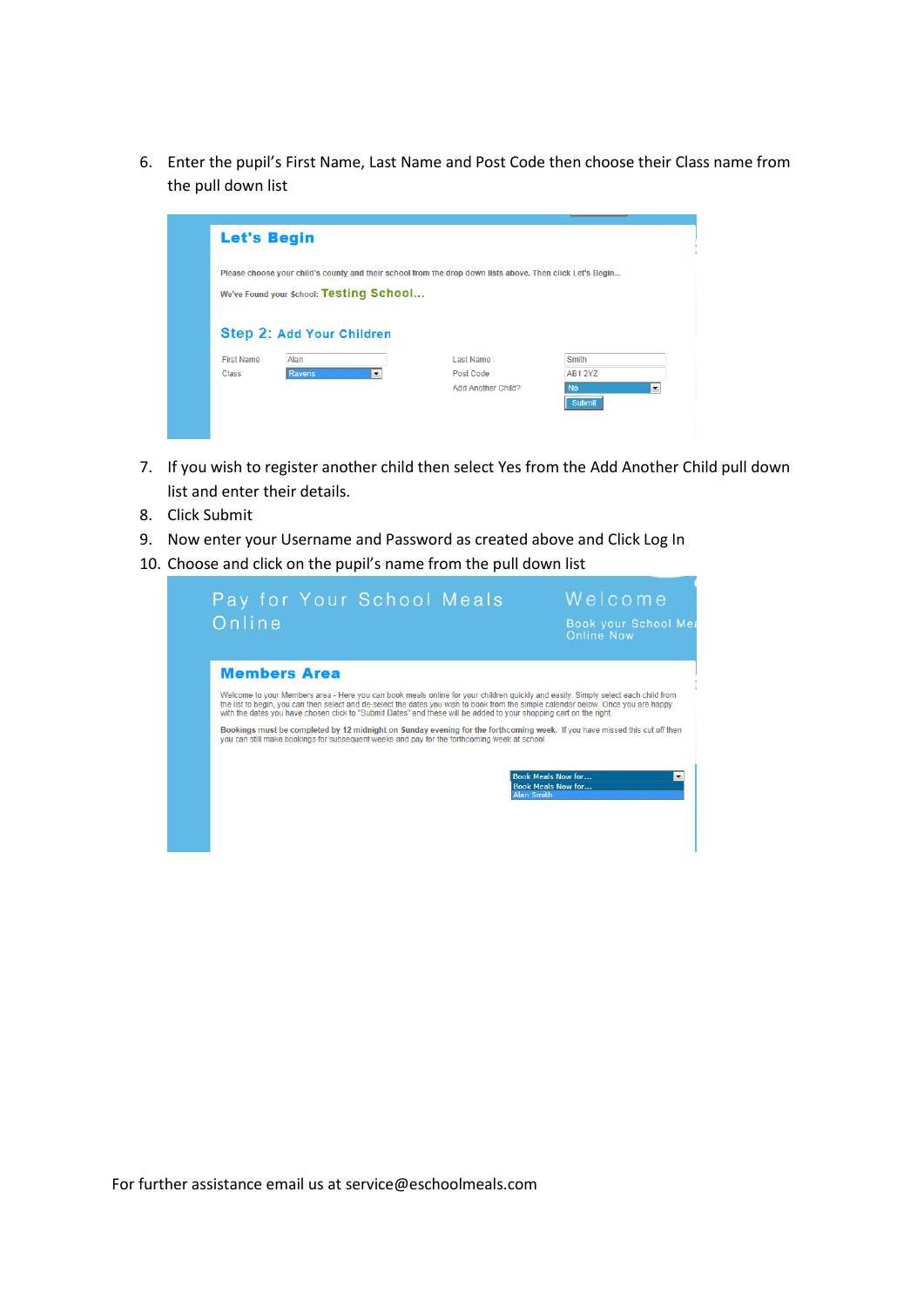| you can still make bookings for subsequent weeks and pay for the forthcoming week at school. |                          |                                       |                         |                              |                         | with the uates you have chosen click to Subhilit Dates, and these will be added to your shopping cart on the nght.<br>Bookings must be completed by 12 midnight on Sunday evening for the forthcoming week. If you have missed this cut off then |   | <b>Update Childs Details</b><br><b>View Your Order History</b><br><b>Contact Us</b> |
|----------------------------------------------------------------------------------------------|--------------------------|---------------------------------------|-------------------------|------------------------------|-------------------------|--------------------------------------------------------------------------------------------------------------------------------------------------------------------------------------------------------------------------------------------------|---|-------------------------------------------------------------------------------------|
|                                                                                              |                          |                                       |                         |                              |                         |                                                                                                                                                                                                                                                  |   | Log out                                                                             |
|                                                                                              |                          |                                       |                         |                              |                         | <b>Alan Smith</b>                                                                                                                                                                                                                                | ► | <b>SHOPPING CART</b>                                                                |
| Select Meal Days for: Alan<br>Term: 1                                                        |                          |                                       |                         |                              |                         |                                                                                                                                                                                                                                                  |   | <b>Child</b><br><b>Quantity</b> Amount<br>£21.00<br>Alan<br>10 <sup>10</sup>        |
| All Term                                                                                     | M<br>同                   | $\begin{array}{c} \hline \end{array}$ | W<br>$\Box$             | т<br>$\overline{\mathbb{R}}$ | F<br>$\boxed{\Box}$     |                                                                                                                                                                                                                                                  |   | Booking Fee:£0.00                                                                   |
| Mon 26 Sep                                                                                   | $\overline{\mathsf{v}}$  | $\blacktriangledown$                  | $\overline{\mathsf{v}}$ | $\blacktriangledown$         | $\overline{\mathsf{v}}$ | <b>Kentish Food Week</b>                                                                                                                                                                                                                         |   | Total Amount:£21.00                                                                 |
| Mon 3 Oct                                                                                    | $\overline{\mathcal{A}}$ | $\overline{\mathsf{v}}$               | $\overline{\mathbf{v}}$ | V                            | $\overline{\mathsf{v}}$ | menu                                                                                                                                                                                                                                             |   | Pay Now                                                                             |
| Mon 10 Oct                                                                                   | n                        | $\Box$                                | O                       | $\Box$                       | $\Box$                  | menu                                                                                                                                                                                                                                             |   | Meals cost £2.10 Each.                                                              |
| Mon 17 Oct                                                                                   | o                        | $\Box$                                | n                       | $\Box$                       | $\Box$                  | menu                                                                                                                                                                                                                                             |   |                                                                                     |
|                                                                                              |                          |                                       |                         | <b>Submit Dates</b>          |                         |                                                                                                                                                                                                                                                  |   |                                                                                     |
|                                                                                              |                          |                                       |                         |                              |                         |                                                                                                                                                                                                                                                  |   |                                                                                     |
| Term: 2<br>All Term                                                                          | M<br>同                   | $\boxed{\Box}$                        | W<br>$\Box$             |                              | F<br>同                  |                                                                                                                                                                                                                                                  |   |                                                                                     |
| Mon 31 Oct                                                                                   | n                        | $\Box$                                | П                       | П                            | $\blacksquare$          | Thurs: Bonfire lunch,                                                                                                                                                                                                                            |   |                                                                                     |
| Mon 7 Nov                                                                                    | n                        | $\Box$                                | n                       |                              | $\Box$                  | book by 20Oct<br>menu                                                                                                                                                                                                                            |   |                                                                                     |
| Mon 14 Nov                                                                                   | n                        | $\Box$                                | $\Box$                  | $\Box$                       | $\Box$                  | menu                                                                                                                                                                                                                                             |   |                                                                                     |
| Mon 21 Nov                                                                                   | n                        | $\Box$                                | $\Box$                  | $\Box$                       | $\Box$                  | menu                                                                                                                                                                                                                                             |   |                                                                                     |
| Mon 28 Nov                                                                                   | $\Box$                   | $\Box$                                | n                       | $\blacksquare$               | $\Box$                  | menu                                                                                                                                                                                                                                             |   |                                                                                     |
| Mon 5 Dec                                                                                    | n                        | $\Box$                                | $\Box$                  | $\Box$                       | $\Box$                  | menu                                                                                                                                                                                                                                             |   |                                                                                     |
| Mon 12 Dec                                                                                   | n                        | n                                     | n                       | $\Box$                       | $\Box$                  | menu                                                                                                                                                                                                                                             |   |                                                                                     |

## 11. Click the boxes for the days that meals are required

## 12. Click menu to see the choices for each week.

| Term: 4                    |        |                |                |                                                                           |
|----------------------------|--------|----------------|----------------|---------------------------------------------------------------------------|
| All Term                   | M<br>┍ | т<br>П         | W<br>▥         | WEEK <sub>1</sub>                                                         |
| Mon 20 Feb                 | x      |                |                | وتو<br><b>MONDAY</b><br>Spaghetti Bolognaise                              |
| Mon 27 Feb                 |        | П              | ✓              | Vegetable Curry with Rice<br>Cauliflower, Carrot Batons                   |
| Mon 5 Mar                  |        |                |                | Apple Crumble with Custard<br>Mousse                                      |
| Mon 12 Mar                 |        |                |                | <b>TUESDAY</b>                                                            |
| Mon 19 Mar                 |        | П              |                | <b>Funky Chicken Breast Bites</b><br>Pizza Pinwheel                       |
| Mon 26 Mar                 |        |                |                | 1/2 Jacket Potato<br><b>Baked Beans, Broccoli</b>                         |
|                            |        |                |                | Cherry Shortcake with Custard<br>Yoghurt                                  |
|                            |        |                | Subr           | <b>WEDNESDAY</b><br>Roast Gammon with Gravy<br>Vegetable Pie              |
| Term: 5<br><b>All Term</b> | M      |                | W              | Crispy Roast Potatoes or Parsley Potatoes<br>Country Vegetable Medley     |
|                            | П      |                | ┍              | Jaffa Sponge with Chocolate Sauce<br>Yoghurt                              |
| Mon 16 Apr                 |        |                |                | <b>THURSDAY</b>                                                           |
| Mon 23 Apr                 |        |                |                | Homemade Steak Pie with Gravy<br>Pasta with Mediterranean Vegetable Sauce |
|                            |        | П              | П              | <b>Creamed Potatoes</b><br>Fresh Green Cabbage, Sweetcom                  |
| Mon 30 Apr                 |        |                |                | Carrot Cake with Vanilla Sauce<br>Ice Cream with Fruit Compote            |
|                            |        | $\blacksquare$ | $\blacksquare$ | $\boldsymbol{\infty}$                                                     |
|                            | ×      |                |                |                                                                           |
| Mon 7 May<br>Mon 14 May    |        |                |                | <b>FRIDAY</b><br>Crispy Battered Fish Fillet with Ketchup                 |
|                            |        |                |                | Spanish Omelette<br>Chips or 1/2 Jacket Potato                            |
| Mon 21 May<br>Mon 28 May   |        |                | П              | Peas, Coleslaw<br>Cookies with Milk Shake or Orange Juice<br>Yoghurt      |

For further assistance email us at service@eschoolmeals.com